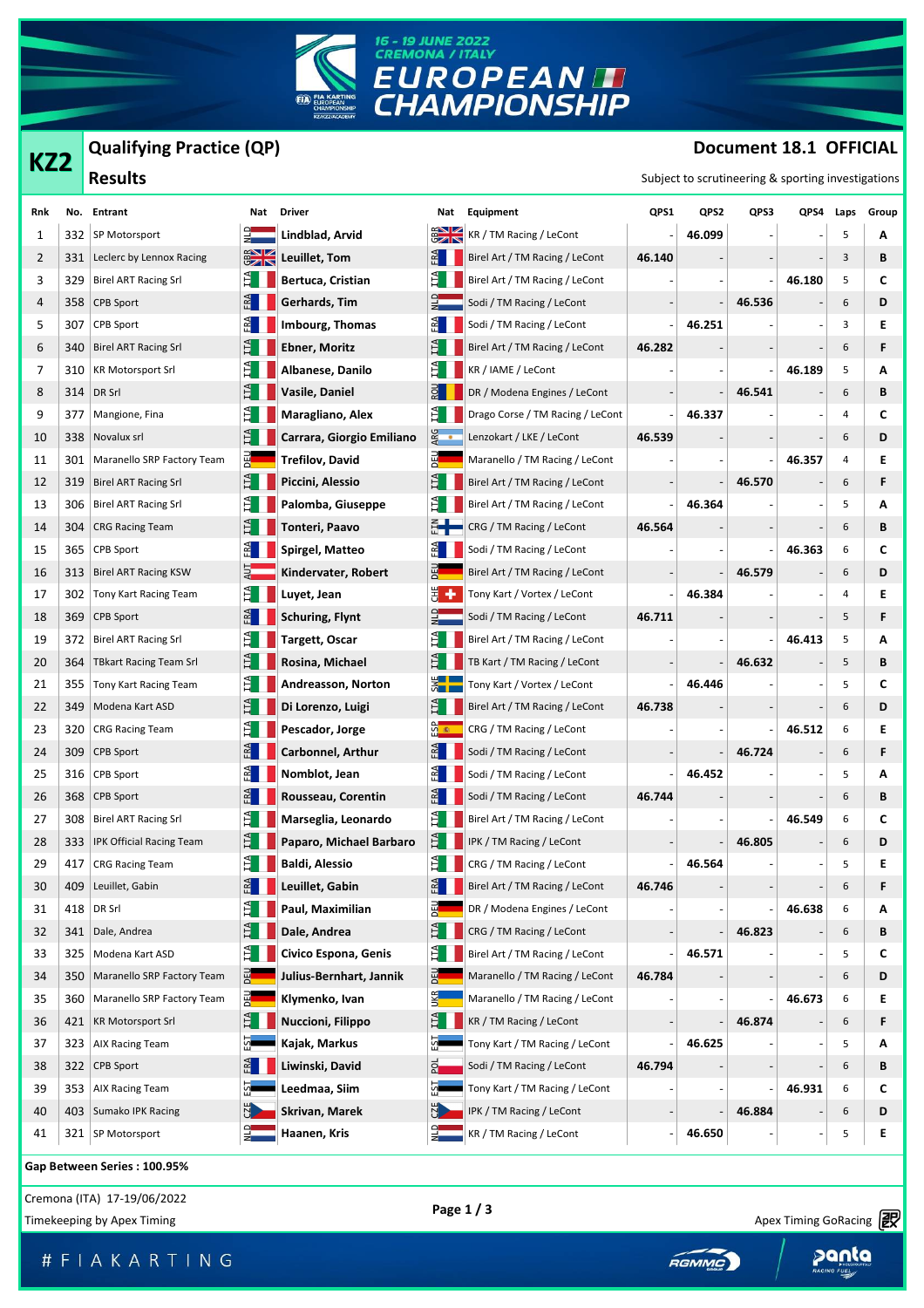

**Qualifying Practice (QP)**

## **Document 18.1 OFFICIAL**

|     |     | Qualifying Practice (QP)      |                                |                             |               |                                  |        |                                                    | Document 18.1 OFFICIAL |        |      |       |  |  |
|-----|-----|-------------------------------|--------------------------------|-----------------------------|---------------|----------------------------------|--------|----------------------------------------------------|------------------------|--------|------|-------|--|--|
| KZ2 |     | <b>Results</b>                |                                |                             |               |                                  |        | Subject to scrutineering & sporting investigations |                        |        |      |       |  |  |
| Rnk |     | No. Entrant                   | Nat                            | <b>Driver</b>               | Nat           | Equipment                        | QPS1   | QPS2                                               | QPS3                   | QPS4   | Laps | Group |  |  |
| 42  | 315 | <b>CRG Racing Team</b>        | È.                             | Nilsson, Brandon            | E.            | CRG / TM Racing / LeCont         | 46.821 |                                                    |                        |        | 6    | F     |  |  |
| 43  | 359 | <b>Birel ART Racing Srl</b>   | E I                            | Johnstone, Henry            | ERS           | Birel Art / TM Racing / LeCont   |        |                                                    |                        | 46.931 | 6    | A     |  |  |
| 44  | 345 | Maranello SRP Factory Team    | 덻                              | Lukaschewsky, Karl          | 펢             | Maranello / TM Racing / LeCont   |        |                                                    | 46.896                 |        | 5    | В     |  |  |
| 45  | 357 | <b>Birel ART Racing KSW</b>   |                                | Rieberer, Paul              |               | Birel Art / TM Racing / LeCont   |        | 46.789                                             |                        |        | 6    | С     |  |  |
| 46  | 363 | Potain, Jérémy                | ≊∎                             | Potain, Jérémy              | 레             | Birel Art / TM Racing / LeCont   | 46.864 |                                                    |                        |        | 6    | D     |  |  |
| 47  | 336 | Maranello SRP Factory Team    |                                | Tröger, Tim                 |               | Maranello / TM Racing / LeCont   |        |                                                    |                        | 46.976 | 6    | Ε     |  |  |
| 48  | 367 | CPB Sport                     | $\mathbb{E}$                   | Gallasin, Celian            | 레             | Sodi / TM Racing / LeCont        |        |                                                    | 46.931                 |        | 5    | F     |  |  |
| 49  | 337 | <b>TBkart Racing Team Srl</b> | EI.                            | Habulin, Kristijan          |               | TB Kart / TM Racing / LeCont     |        | 46.816                                             |                        |        | 5    | A     |  |  |
| 50  | 343 | <b>CRG Racing Team</b>        | È.                             | Balbo, Natalia              | E.            | CRG / TM Racing / LeCont         | 46.916 |                                                    |                        |        | 6    | В     |  |  |
| 51  | 352 | <b>AIX Racing Team</b>        |                                | Algre, Ken                  |               | Tony Kart / TM Racing / LeCont   |        |                                                    |                        | 47.035 | 6    | С     |  |  |
| 52  | 335 | <b>Birel ART Racing Srl</b>   | EI.                            | Smal, Kirill                |               | Birel Art / TM Racing / LeCont   |        |                                                    | 46.978                 |        | 6    | D     |  |  |
| 53  | 312 | Tony Kart Racing Team         |                                | Luyet, Samuel               | ă +           | Tony Kart / Vortex / LeCont      |        | 46.910                                             |                        |        | 5    | Е     |  |  |
| 54  | 346 | DR Srl                        | Ě                              | Bergmeister, Jakob          |               | DR / Modena Engines / LeCont     | 46.974 |                                                    |                        |        | 6    | F     |  |  |
| 55  | 416 | <b>CPB Sport</b>              | E                              | Negrutsa, Mark              |               | Sodi / TM Racing / LeCont        |        |                                                    |                        | 47.043 | 5    | A     |  |  |
| 56  | 410 | Mazzucchelli, Matteo          | IТA                            | Mazzucchelli, Matteo        |               | Top Kart / TM Racing / LeCont    |        |                                                    | 46.991                 |        | 5    | В     |  |  |
| 57  | 361 | Veve, Ludovic                 | $ER$ <sup><math>2</math></sup> | Loussier, Paul              | 레             | Sodi / TM Racing / LeCont        |        | 47.046                                             |                        |        | 5    | С     |  |  |
| 58  | 374 | <b>CRG Racing Team</b>        |                                | Bosetto, Andrea             |               | CRG / TM Racing / LeCont         | 46.985 |                                                    |                        |        | 6    | D     |  |  |
| 59  | 356 | <b>ACS Real Racing</b>        | EI.                            | Iancu, Alexandru            |               | Tony Kart / Vortex / LeCont      |        |                                                    |                        | 47.099 | 6    | E     |  |  |
| 60  | 351 | <b>Birel ART Racing KSW</b>   |                                | Reiböck, Lukas              |               | Birel Art / TM Racing / LeCont   |        |                                                    | 47.032                 |        | 6    | F     |  |  |
| 61  | 370 | Gervais, David                | $E^{\mathbf{A}}$               | <b>Barbaroux, Antoine</b>   | FRA           | Sodi / TM Racing / LeCont        |        | 47.050                                             |                        |        | 6    | A     |  |  |
| 62  | 362 | IPK Official Racing Team      | E                              | Martinez Escrihuela, Carles |               | IPK / TM Racing / LeCont         | 47.052 |                                                    |                        |        | 7    | В     |  |  |
| 63  | 411 | Pierrat, Clément              | ER                             | Pierrat, Clément            | $\mathbb{E}$  | Birel Art / TM Racing / LeCont   |        |                                                    |                        | 47.104 | 6    | С     |  |  |
| 64  | 347 | Leclerc by Lennox Racing      | $\frac{1}{2}$                  | Nadolski, Kacper            | 2             | Birel Art / TM Racing / LeCont   |        |                                                    | 47.101                 |        | 5    | D     |  |  |
| 65  | 317 | Parolin Motorsport            | EL.                            | Tormen, Marco               | È             | Parolin / TM Racing / LeCont     |        | 47.059                                             |                        |        | 5    | Ε     |  |  |
| 66  | 413 | <b>Birel ART Racing Srl</b>   | È.                             | Pasiewicz, Karol            | 2             | Birel Art / TM Racing / LeCont   | 47.118 |                                                    |                        |        | 6    | F     |  |  |
| 67  | 376 | Novalux srl                   | 日                              | <b>Toscano, Salvatore</b>   | ≦ं            | Lenzokart / LKE / LeCont         |        |                                                    |                        | 47.174 | 6    | A     |  |  |
| 68  | 420 | IPK Official Racing Team      |                                | Scatà, Lorenzo              |               | IPK / TM Racing / LeCont         |        |                                                    | 47.131                 |        | 5    | В     |  |  |
| 69  |     | 339 Jastrzebski Racing        | <u>히</u>                       | Janicki, Adrian             | ಕ_            | Kosmic / TM Racing / LeCont      |        | 47.207                                             |                        |        |      | С     |  |  |
| 70  | 401 | Sumako IPK Racing             |                                | Kacovsky, Matej             | Ы.            | IPK / TM Racing / LeCont         | 47.215 |                                                    |                        |        | 6    | D     |  |  |
| 71  | 305 | <b>Birel ART Racing KSW</b>   |                                | Sjöberg, Jesper             |               | Birel Art / TM Racing / LeCont   |        |                                                    |                        | 47.339 | 6    | E     |  |  |
| 72  | 412 | Torreggiani, Eligio           |                                | <b>Torreggiani, Mathias</b> | E             | Tony Kart / TM Racing / LeCont   |        |                                                    | 47.172                 |        | 5    | F     |  |  |
| 73  | 334 | Leclerc by Lennox Racing      | $\frac{1}{2}$                  | Schaap, Nathan              | $\frac{1}{2}$ | Birel Art / TM Racing / LeCont   |        | 47.234                                             |                        |        | 5    | A     |  |  |
| 74  | 348 | Jastrzębski-Racing            | 인                              | Wójcik, Jakub               | ନ୍ମ           | Kosmic / TM Racing / LeCont      | 47.560 |                                                    |                        |        | 6    | В     |  |  |
| 75  | 415 | <b>CKR Srl</b>                |                                | Foresto, Alessio            | E.            | CKR / TM Racing / LeCont         |        |                                                    |                        | 47.604 | 6    | C     |  |  |
| 76  | 402 | Sumako IPK Racing             |                                | Preuss, Matej               |               | IPK / TM Racing / LeCont         |        |                                                    | 47.259                 |        | 6    | D     |  |  |
| 77  | 414 | <b>CKR Germany by Neu</b>     |                                | Rothschopf, Alexander       |               | CKR / TM Racing / LeCont         |        | 47.303                                             |                        |        | 6    | E     |  |  |
| 78  | 407 | Castagnetti, Paolo            | $\overline{11}$                | Castagnetti, Paolo          | E.            | GP/Alu Group / TM Racing / LeCon | 47.860 |                                                    |                        |        | 6    | F     |  |  |
| 79  | 422 | Maranello SRP Factory Team    |                                | Cortes, Jaime               | $\frac{1}{2}$ | Maranello / TM Racing / LeCont   |        |                                                    |                        | 47.671 | 6    | A     |  |  |
| 80  | 354 | <b>Birel ART Racing KSW</b>   |                                | Karlsson, Albin             | $\frac{1}{2}$ | Birel Art / IAME / LeCont        |        |                                                    | 47.527                 |        | 6    | В     |  |  |
| 81  | 423 | Parolin Motorsport            |                                | Sotiropoulos, Fotis         | gis           | Parolin / TM Racing / LeCont     |        | 48.158                                             |                        |        | 5    | C     |  |  |
| 82  | 404 | Sumako IPK Racing             |                                | Valenta, Jozef              | N             | IPK / TM Racing / LeCont         | 47.890 |                                                    |                        |        | 6    | D     |  |  |

**Gap Between Series : 100.95%**

Cremona (ITA) 17-19/06/2022 **Page 2 / 3**

Timekeeping by Apex Timing Collections and the Collection of the Collection of the Collection of the Collection<br>Timekeeping by Apex Timing Corrections and the Collection of the Collection of the Collection of the Collectio

Apex Timing - drive your success https://www.apex-timing.com/